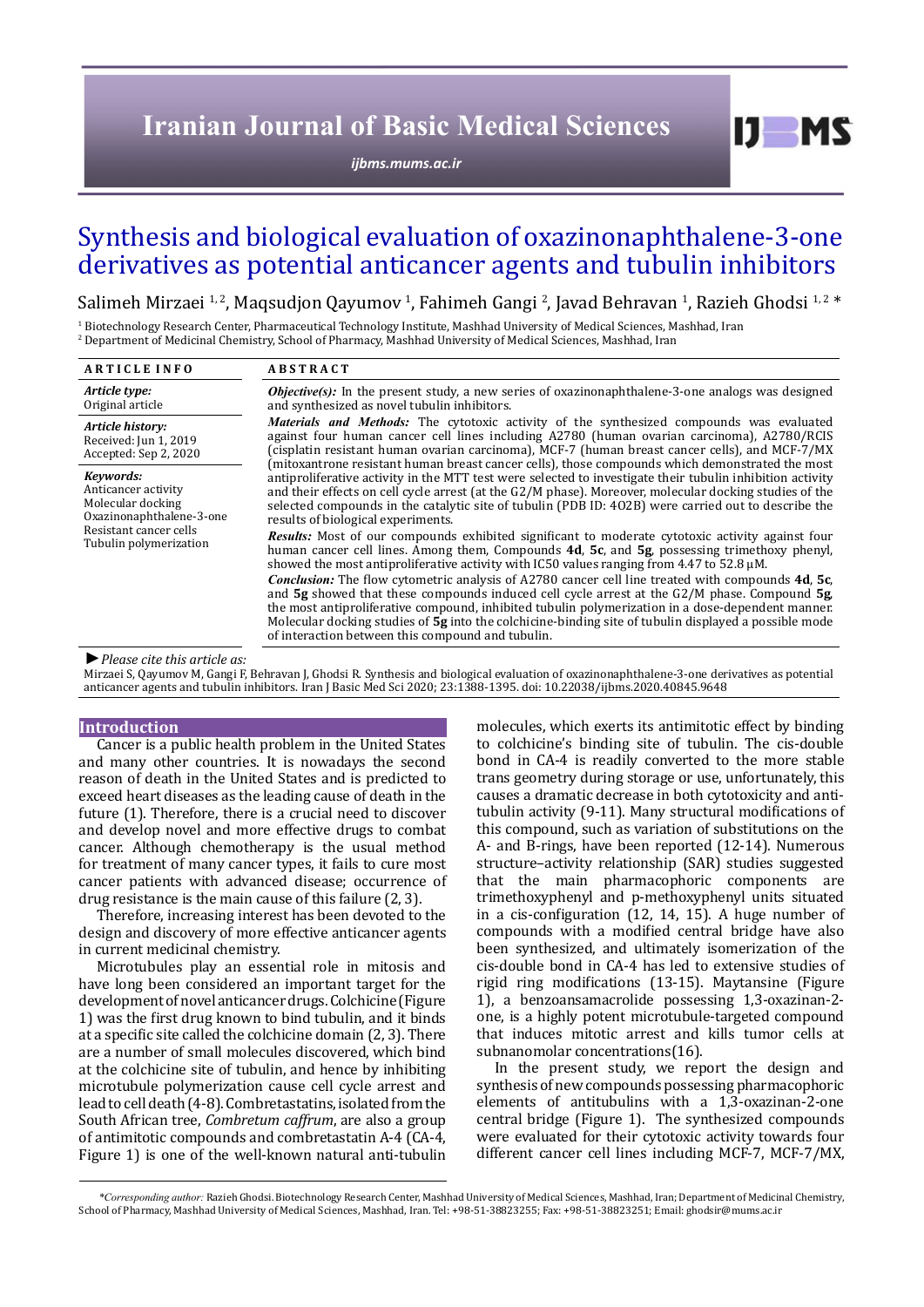

**Figure 1.** Selected tubulin inhibitors and one of our designed compounds

A-2780, and A2780/RCIS. The effect of the most cytotoxic compounds to induce G2/M arrest was evaluated by flow cytometry analysis. The most cytotoxic compounds were also investigated for their activity in a microtubular polymerization assay. In addition, in order to explain the obtained biological results, docking studies have been carried out (Figure 1).

# **Materials and Methods**

#### *General chemistry*

All chemicals, reagents, and solvents used in this study were purchased from Merck AG and Aldrich Chemical. Melting points were determined with a Thomas Hoover capillary apparatus. Infrared spectra were acquired using a Perkin Elmer Model 1420 spectrometer. A Bruker FT-300 MHz instrument was used to acquire NMR spectra. Chloroform-D and DMSO-D6 were used as solvents. Coupling constant (J) values are assessed in hertz (Hz) and spin multiples are given as s (singlet), d (doublet), t (triplet), q (quartet), m (multiplet). The mass spectral measurements were performed on a 3200 QTRAP LC/MS triple quadrupole mass spectrometer with an electrospray ionization (ESI) interface.

## *General procedure for preparation of 1-( substituted phenyl)-1H-naphtho[1,2-e][1,3]oxazin-3(2H)-one (4a-f)*

A mixture of β-naphthol or 6-quinolinol **1** (1 mmol), urea **2** (1.5 mmol) and substituted benzaldehydes **3** (1 mmol), and HOAc (0.3 mmol) were mixed. The reaction mixture was placed in a Pyrex test tube and irradiated for 4-20 min with a power of 700 W. After cooling, the reaction mixture was washed with water and then recrystallized from EtOAc/ Hexane (25/75) to afford the pure products **4a-4f** (Scheme 1).

# *1-(p-tolyl)-1H-naphtho[1,2-e][1,3]oxazin-3(2H)-one (4a)*

Yield: 30.9%; yellow crystalline powder; mp: 173- 175°C; IR(KBr): v (cm-1) 3525 (NH) 1714 (CO);1H NMR (400 MHz-DMSO): δ (ppm) 2.31 (s, 3H, CH3), 6.06-6.07 (d, 1H, CH, J=1.8 Hz), 6.16 (s, 1H, NH); 7.12-7.13 (d, 2H, ArH, J=3.6 Hz), 7.15-7.18 (d, 2H, ArH, J=9 Hz), 7.34-7.36 (d, 1H, ArH, J=6.4Hz), 7.42-7.44 (m, 2H, ArH), 7.58-7.60 (m, 1H, ArH), 7.85-7.89 (m, 2H, ArH).

#### *1-(4-methoxyphenyl)-1H-naphtho[1,2-e][1,3]oxazin-3(2H)-one (4b)*

Yield: 36.21%; yellow crystalline powder; mp: 193- 195°C; IR(KBr): v (cm-1) 3407 (NH), 1726 (CO);1H NMR (400 MHz-DMSO): δ (ppm) 3.77 (s, 3H, OCH3), 6.064 (d, 1H, CH, J=1.8 Hz), 6.17 (s, 1H, NH), 6.84-6.86 (d, 2H, ArH, J=6 Hz), 7.21-7.23(d, 1H, ArH, J=6 Hz), 7.32-7.34 (d, 1H, ArH, J=8.4 Hz), 7.43-7.45 (m, 3H, ArH), 7.57-7.60(m, 1H, ArH), 7.86-7.89 (m, 2H, ArH).



**Scheme 1.** Reagents and conditions: (a) AcOH, MW (b) DMF, NaH, CH3I or benzyl bromide, rt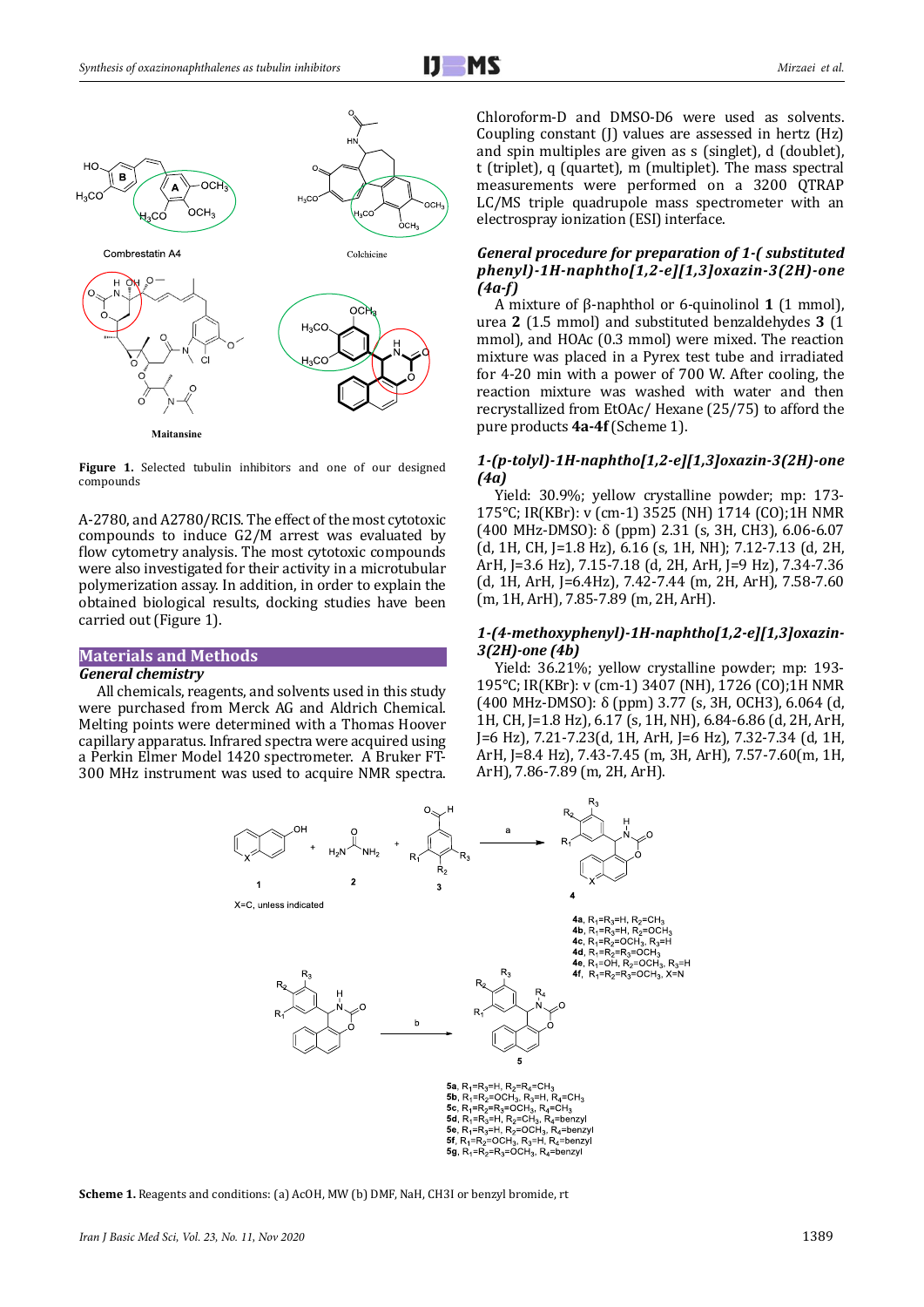# *1-(3,4-dimethoxyphenyl)-1H-naphtho[1,2-e][1,3] oxazin-3(2H)-one (4c)*

Yield: 40.38%; yellow crystalline powder; mp: 178- 180 °C; IR(KBr): v (cm-1) 3549 (NH), 1740 (CO);1H NMR (400 MHz-DMSO): δ (ppm) 3.67 (s, 3H, OCH3), 3.72 (s, 3H, OCH3), 6.130-6.137 (d, 1H, CH, J=2.1 Hz), 6.61-6.62 (d, 1H, ArH, J=1.5 Hz), 6.83-6.85 (d, 1H, ArH, J=6 Hz), 7.06-7.07 (d, 1H, ArH, J=3 Hz), 7.36-7.39 (d, 1H, ArH, J= 9 Hz), 7.42-7.49 (m, 2H,ArH), 7.80-7.82 (d, 1H, ArH, J=6 Hz), 7.98-8.00 (m, 2H,ArH), 8.79 (d, 1H, NH, J=1.5 Hz).

## *1-(3,4,5-trimethoxyphenyl)-1H-naphtho[1,2-e][1,3] oxazin-3(2H)-one (4d)*

Yield: 49.34%; yellow crystalline powder; mp: 216- 219°C; IR(KBr): v (cm-1) 3490 (NH), 1725 (CO); 1H NMR (500 MHz-DMSO): δ (ppm) 3.55 (s, 3H, OCH3), 3.61 (s, 6H, OCH3), 6.091-6.097 (d, 1H, CH, J=1.8 Hz ), 6.56 (s, 2H, ArH), 7.33-7.34 (d, 1H, ArH, J=3 Hz), 7.40-7.43 (t, 1H, ArH, J=6 Hz), 7.46-7.49 (t, 1H, ArH, J=6 Hz), 7.82-7.84 (d, 1H, ArH, J= 6 Hz), 7.90-7.92 (d, 1H,ArH, J= 6 Hz), 7.94-7.96 (d, 1H, ArH, J= 6 Hz), 8.73-8.74 (d, 1H, NH, J=3 Hz).

# *1-(3-hydroxy-4-methoxyphenyl)-1H-naphtho[1,2-e] [1,3]oxazin-3(2H)-one (4e)*

Yield: 22.97%; yellow crystalline powder; mp: 197- 199°C; IR(KBr): v (cm-1)3423(NH), 1743 (CO); 1H NMR (400 MHz-DMSO):  $\delta$  (ppm) 3.70 (s, 3H, OCH3), 6.042 (s, 1H, CH), 6.66-6.67(d, 1H, ArH, J=3 Hz), 6.75-6.78 (dd, 1H, ArH, J=9 Hz, J=3 Hz), 6.85-6.87 (d, 1H, ArH, J=6 Hz), 7.36- 7.39 (d, 1H, ArH, J=9 Hz), 7.44-7.51 (m, 2H,ArH), 7.79- 7.81 (d, 1H, ArH, J=6 Hz), 7.94-8.00 (m, 2H,ArH), 8.75 (d, 1H, NH, J=2 Hz), 9.03 (s, 1H, OH).

# *1-(3,4,5-trimethoxyphenyl)-1H-[1,3]oxazino[5,6-f] quinolin-3(2H)-one (4f)*

Yield: 36.84%; yellow crystalline powder; mp: 266-269°C;IR(KBr): v (cm-1) 3247 (NH), 1739 (CO); 1H NMR (500 MHz-DMSO): δ (ppm) 3.55 (s, 3H, OCH3), 3.62 (s, 6H, OCH3), 6.15-6.16 (d, 1H, CH, J=3 Hz ), 6.56 (s, 2H, ArH), 7.46-7.49 (m, 1H, ArH), 7.57-7.59 (d, 1H, ArH, J=6 Hz), 8.01-8.03 (d, 1H, ArH, J=61Hz), 8.28-8.30 (d, 1H, ArH, J= 6 Hz), 8.79-8.82 (m, 2H, ArH & NH); LC-MS (ESI): 366.1  $(M+1)+$ 

# *Procedure for synthesis of 2-methyl-1-phenyl-1,2 dihydro-3H-naphtho[1,2-e][1,3]oxazin-3-one and 2-benzyl-1-phenyl-1,2-dihydro-3H-naphtho[1,2-e] [1,3]oxazin-3-one (5a-g)*

To a solution of **4a-4d** (1mmol) in DMF (at 0 °C) was added sodium hydride (60% oil suspension, 3mmol), then methyl iodide or benzyl bromide (3 mmol) was added. The mixture was stirred at  $0^{\circ}$ C for 1 hr, then reaction was continued at room temperature to afford **5a-5g** in moderate yield. The reaction mixture was diluted with water and the crude product was filtrated and recrystallized in ethanol.

# *2-methyl-1-(p-tolyl)-1,2-dihydro-3H-[1,2-e][1,3] oxazin-3-one (5a)*

Yield: 59.13%; yellow crystalline powder; mp: 119- 122 °C; 1H NMR (400 MHz-DMSO): δ (ppm) 2.22 (s, 3H, CH3), 2.96 (s, 3H, NCH3), 6.22 (s, 1H, CH), 7.32-7.35 (d, 2H, ArH, J=9Hz), 7.39-7.42 (d, 2H, ArH, J= 9Hz), 7.45-7.48 (dd, 1H, ArH, J=9Hz, J=0.9Hz), 7.50-7.56 (dd, 1H, ArH, J=9Hz, J=1.2Hz), 7.85-7.88 (d, 2H, ArH, J=9Hz), 7.93-8.00 (m, 2H,ArH), 13C NMR (75 MHz-DMSO): δ (ppm) 21.09, 34.63, 60.43, 115.36, 117.01, 123.25, 125.59, 127.78, 127.86, 128.90, 129.14, 130.11, 130.66, 130.88, 137.37, 138.35, 147.00, 150.03.

# *1-(3,4-dimethoxyphenyl)-2-methyl-1H-naphtho[1,2-e] [1,3]oxazin-3(2H)-one (5b)*

Yield: 51.86%; yellow crystalline powder; mp: 103- 105°C; 1H NMR (400 MHz-DMSO): δ (ppm) 2.98 (s, 3H, NCH3), 3.68 (s, 3H, OCH3), 3.73 (s, 3H, OCH3), 5.63 (s, 1H, CH), 6.67-6.73 (m, 2H, ArH), 6.88-6.91 (dd, 1H, ArH, J=8.4Hz, J=2Hz), 7.18-7.24 (m, 1H,ArH), 7.30-7.35 (m, 2H,ArH), 7.58-7.61 (d, 1H, ArH, J=9 Hz), 7.71-7.74 (d, 2H, ArH, J=9 Hz); 13C NMR (75 MHz-DMSO): δ (ppm) 34.73, 55.88, 55.93, 62.45, 110.13, 111.12, 114.10, 116.82, 120.48, 122.33, 125.08, 127.42, 128.88, 128.96, 130.39, 130.89, 131.74, 146.89, 149.42, 149.72, 150.32

# *2-methyl-1-(3,4,5-trimethoxyphenyl)-1Hnaphtho[1,2-e][1,3]oxazin-3(2H)-one (5c)*

Yield: 55.10%; yellow crystalline powder; mp: 137- 140°C; 1H NMR (300 MHz-DMSO): δ (ppm) 3.00 (s, 3H, NCH3), 3.70 (s, 9H, OCH3), 5.62 (s, 1H, CH), 6.47 (s, 2H, ArH), 7.18-7.24 (m, 1H, ArH), 7.29-7.40 (m, 2H, ArH), 7.61-7.63 (d, 1H, ArH, J=8.46Hz), 7.72-7.75 (d, 2H, ArH, J= 8.46 Hz); 13C NMR (75 MHz-DMSO): δ (ppm) 34.90 ,56.10, 56.24, 60.79, 62.83, 104.75, 113.97, 116.81, 122.32, 125.16, 127.48, 128.93, 128.98, 130.52, 130.90, 134.85, 138.36, 146.97, 150.29, 153.75.

# *2-benzyl-1-(p-tolyl)-1H-naphtho[1,2-e][1,3]oxazin-3(2H)-one (5d)*

Yield: 77.74%; white crystalline powder; mp: 159- 162°C; 1HNMR: 3.71 (s, 3H, CH3 ), 4.16-4.22 (d, 1H, J=16.4 Hz, CH2 ), 4.91-4.96 (d, 1H, J=16.4 Hz, CH2 ), 6.14 (s, 1H, CH ), 6.91-6.94 (d, 2H, J=9 Hz, Ar-H ), 7.26-7.34 (m, 5H, Ar-H), 7.43-7.51 (m, 5H, Ar-H), 7.85-7.87 (d, 1H, J=6 Hz, Ar-H ), 7.94-7.96 (d, 1H, J=6 Hz, Ar-H ), 7.99-8.02 (d, 1H, J=9 Hz, Ar-H ). 13CNMR:50.03, 55.57, 58.71, 114.97, 115.64, 117.13, 123.17, 125.7, 127.85, 128.01, 128.82, 129.06, 129.20, 129.30, 130.80, 130.95, 132.52, 136.88, 145.98, 146.84, 150.34, 159.69.

# *2-benzyl-1-(4-methoxyphenyl)-1H-naphtho[1,2-e] [1,3]oxazin-3(2H)-one (5e)*

Yield: 69.53%; white crystalline powder; mp: 163- 166°C; 1HNMR: 3.72 (s, 3H, OCH3 ), 4.17-4.22 (d, 1H, J=15 Hz, CH2 ), 4.91-4.96 (d, 1H, J=15 Hz, CH2 ), 6.14 (s, 1H, CH ), 6.92-6.94 (d, 2H, J=6 Hz, Ar-H ), 7.26-7.35 (m, 5H, Ar-H), 7.43-7.54 (m, 5H, Ar-H), 7.85-7.87 (d, 1H, J=6 Hz, Ar-H ), 7.95-7.97 (d, 1H, J=6 Hz, Ar-H ), 8.00-8.03 (d, 1H, J=9 Hz, Ar-H ).13CNMR:50.04, 55.59, 58.71, 114.98, 115.64, 117.14, 123.17, 125.71, 127.85, 127.89, 128.01, 128.82, 129.07, 129.21, 129.31, 130.81, 130.95, 132.53, 136.89, 146.84, 150.34, 159.70.

# *2-benzyl-1-(3,4-dimethoxyphenyl)-1H-naphtho[1,2-e] [1,3]oxazin-3(2H)-one (5f)*

Yield: 72.18%; white crystalline powder; mp: 121- 124°C, 1HNMR: 3.69 (s, 3H, OCH3), 3.73 (s, 3H, OCH3 ), 4.24-4.30 (d, 1H, J=16.4 Hz, CH2 ), 4.91-4.97 (d, 1H, J=16.4 Hz, CH2 ), 6.13 (s, 1H, CH ), 6.90-6.93 (d, 1H, J=9 Hz, Ar-H ), 6.97-6.99 (d, 1H, J=6 Hz, Ar-H ), 7.15 (s, 1H, NH), 7.26-7.34 (m, 5H, Ar-H), 7.43-7.54 (m, 3H, Ar-H),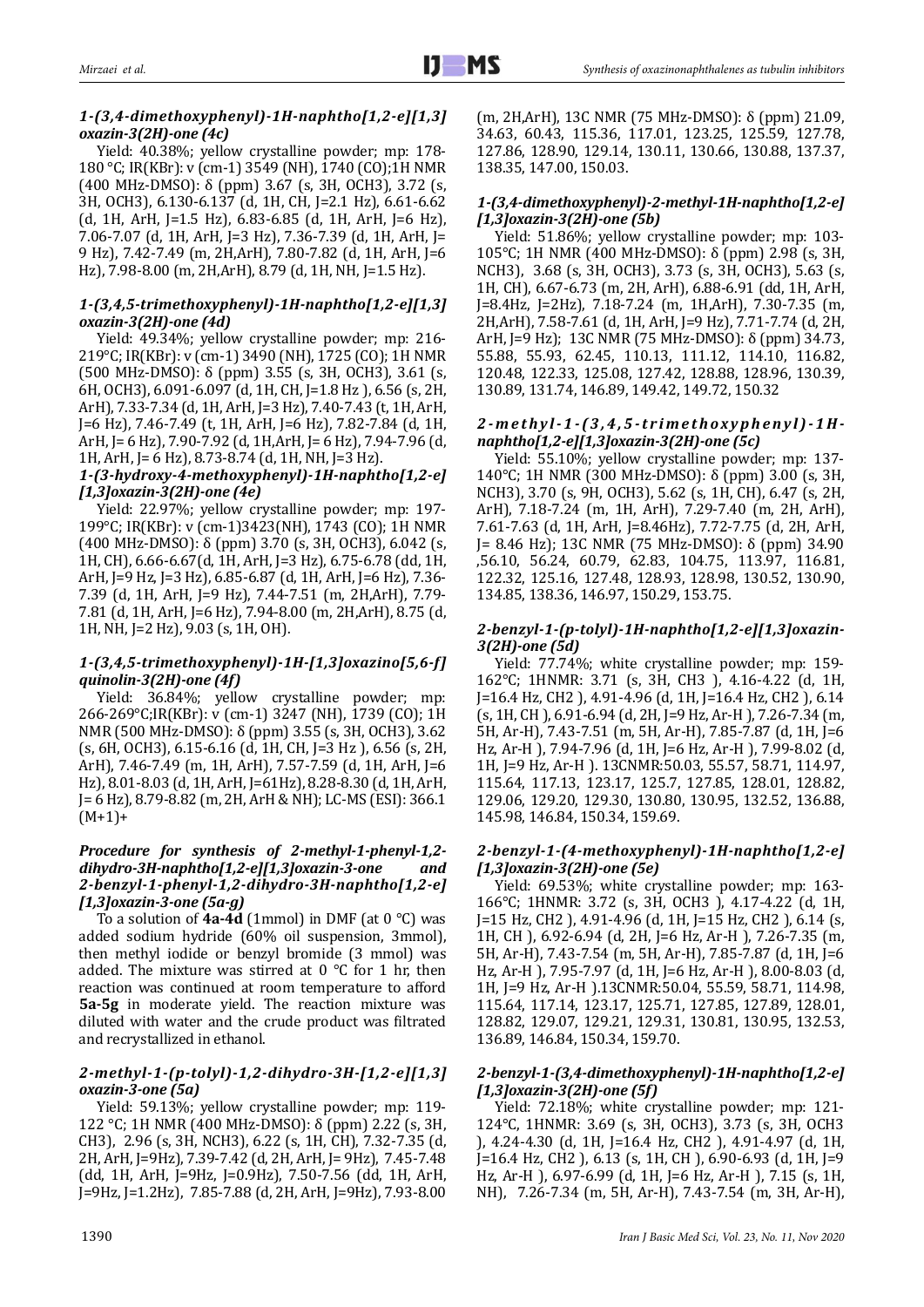7.91-7.96 (t, 2H, J=9 Hz, Ar-H ), 7.99-8.02 (d, 1H, J=9 Hz, Ar-H ). 13CNMR: 50.15, 55.92, 56.02, 59.14, 111.88, 111,95, 112.28, 112.75, 115.59, 117.11, 120.25, 123.31, 125.69, 127.87, 127.99, 128.92, 129.02, 129.16, 130.80, 130.95, 132.88, 136.98, 146.86, 149.27, 150.37.

## *2-benzyl-1-(3,4,5-trimethoxyphenyl)-1Hnaphtho[1,2-e][1,3]oxazin-3(2H)-one (5g)*

Yield: 79.32%; white crystalline powder; mp: 171- 174°C, 1HNMR: 3.60 (s, 3H, OCH3 ), 3.72 (s, 6H, OCH3 ), 4.36-4.41 (d, 1H, J=15 Hz, CH2 ), 4.89-4.95 (d, 1H, J=15 Hz, CH2 ), 6.17 (s, 1H, CH ), 6.81 (s, 2H, Ar-H), 7.23-7.36 (m, 5H, Ar-H), 7.44-7.48 (m, 2H, Ar-H), 7.52-7.57 (t, 1H, J=6 Hz, Ar-H ), 7.94-7.97 (d, 1H, J=9 Hz, Ar-H ), 7.99-8.03 (m, 2H, Ar-H).13CNMR: 31.13, 50.53, 56.38, 59.77, 60.35, 105.39, 115.31, 117.13, 123.37, 125.75, 127.78, 127.88, 128.08, 128.91, 128.97, 129.18, 130.97, 136.16, 136.42, 137.06, 137.91, 146.97, 150.37, 153.66.

## *Biological evaluation*

*Antiproliferative activity assay*

The levels of *in vitro* proliferative responses of cancer cells and normal cells were estimated using MTT dye assay. Briefly, all stock cell lines were grown in T-75 flasks at 37 °C with 5% CO<sub>2</sub> in air. Cells were seeded in a 96well plate at a density of 5000 cells per well, with 200 µl RPMI1640 or DMEM medium for 24 hr at 37 °C in a  $5\%$  CO<sub>2</sub> incubator. Then they were exposed to different concentrations of the newly synthesized compounds (compounds were prepared in concentration 0.5% DMSO and diluted with culture medium), standard antitumor agent CA-4, and RPMI control (no drug) for 48 hr. Thereafter, 20  $\mu$ l of MTT solution (5 mg/ml) was added to each well and incubation continued at 37 °C for 3 hr. Then, the suspension was removed, and formazan crystals were solubilized in 200 µl of dimethyl sulfoxide (DMSO). Plates were shaken vigorously (400 rpm) for 5 min. The absorbance of the solution at 545 nm and 640 nm was measured using a multifunction microplate reader (Synergy H4, USA) (17-20). IC<sub>50</sub> values, which were used to represent the cytotoxic effects of each compound, were calculated with nonlinear regression analysis using GraphPad Prism (version 6.)

#### *In vitro tubulin polymerization assay*

A tubulin polymerization assay was performed by monitoring the fluorescence enhancement due to the integration of a fluorescence reporter into microtubules as polymerization happens. In this study, we have employed a commercial kit (cytoskeleton, cat. #BK011P) for the tubulin polymerization (21). The final buffer used for tubulin polymerization contained 80.0 mM piperazine-N,N' -bis(2- ethanesulfonic acid) sequisodium salt (pH 6.9), 2.0 mM MgCl2, 0.5 mM EGTA, 1.0 mM GTP, and 10.2% glycerol. First, 5 µl of the tested compound at different concentrations, Paclitaxel (a polymerization promoter) at 3 µM concentration and CA4 (a polymerization suppressor) at  $5 \mu$ M concentration, were poured into wells of a 96-well plate, and the mixture was warmed to 37  $\degree$ C for 1 min; then, the reaction was initiated by the addition of 55 µl of the tubulin solution. Polymerization was measured by excitation at 360 nm and emission at 420 nm for 1 hr at 1 min intervals in a plate reader (Synergy H4, USA).

#### *Cell cycle analysis using flow cytometry*

Flow cytometric analysis (FACS) was performed to calculate the distribution of the cell population with propidium iodide (PI) through the cell cycle phases. Tumor cells (2.5 x 105 cells) were seeded in 6-well cell culture plates for 24 hr, then treated with different concentrations of the compounds **5g, 5c,** and **4d**, and vehicle alone (0.05% DMSO). Treated and untreated cells were incubated for 48 hr, washed with PBS and fixed with 70% ethanol, then washed twice with PBS, and incubated for 0.5 hr at 37 °C in a PBS solution containing 0.1 mg/mL RNase A and propidium iodide. The data regarding the number of cells in different phases of the cell cycle were analyzed using the Flowjo software package.

#### *Molecular docking*

The molecular docking process was performed using AutoDock4.2(http://autodock.scripps.edu/). The x-ray crystal structure of tubulin (PDB ID:4O2B) with resolution 2.5 A° was downloaded from the Protein Data Bank (PDB). Water molecules, co-crystallized ligand, and all ions were removed and polar hydrogen atoms were added to the receptor, then the protein was saved in the pdbqt format using the graphical user interface Autodock tools (ADT, 1.5.6). The 2D structure of the target compounds was prepared using Chem Draw Ultra 8.0 software (http://www.cambridgesoft.com/) and converted to 3D format by HyperChem7 (Hyper cube Inc, USA) using AM1 semi-empirical method, and the pdbqt format of the target compounds was prepared using ADT. The target compounds were docked into the active site of tubulin. A grid box size of  $50 \times 50 \times 50$  points with 0.375 A° spacing between the grid points was used. Grid box center was located at center of co-crystallized ligand (x  $=15.761$ , y  $=13.765$ , z  $=-17.608$ ). AutoGrid 4.2 was used to generate the grid map files for the docking calculations. Then AutoDock4.2 was run. Lamarckian Genetic Algorithm (GA) parameters were set to 100 GA runs with a population size of 150; a maximum number of  $2.5 \times 105$ energy evaluation and  $2.7 \times 104$  generation were used. The other parameters were set as default. The output DLG files were converted to pdb format and Molecular Operating Environment (MOE) (www.chemcomp.com) was employed to view the docking results.

# **Results**

# *Synthesis*

As illustrated in scheme 1, β-naphthol, substituted benzaldehydes and urea were combined in the presence of a catalytic amount of acetic acid under microwave irradiation to obtain the target compounds **4a-4e**, then benzyl or methyl derivatives **5a-5g** were prepared using benzyl bromide or methyl iodide in the presence of sodium hydride. The compounds were characterized by nuclear magnetic resonance and infrared spectrometry.

#### *Biological evaluation*

*In vitro anticancer activity*

The cytotoxic activity of the synthesized compounds was evaluated against MCF-7, A2780, MCF-7/MX, A2780/ RCIS, employing MTT assay using combretastatin A-4 as the positive control. As illustrated in Table 1, in general, the benzylic derivative **5g** showed the most cytotoxic effect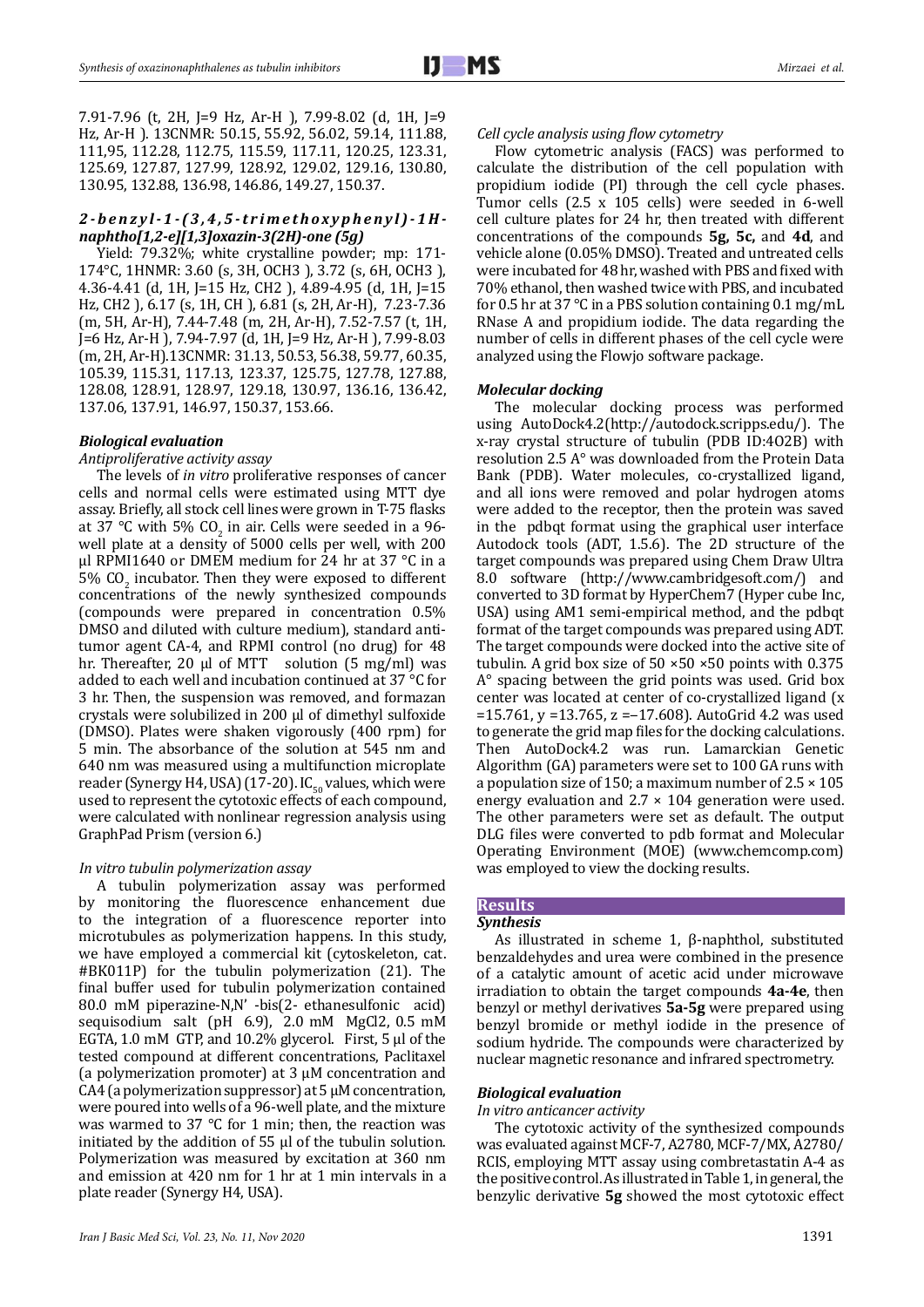**Table 1.** *In vitro* antiproliferative activities (IC50 (µM) a) of synthesized compounds and CA-4 against human cancer cell lines



| Compound       | $R_1$            | R <sub>2</sub>   | $R_3$            | R <sub>4</sub>  | X | $MCF-7$          | MCF7-MX          | A2780            | A2780-RCIS       |
|----------------|------------------|------------------|------------------|-----------------|---|------------------|------------------|------------------|------------------|
| 4a             | H                | CH <sub>3</sub>  | H                | H               | C | >100             | 75.5±5.21        | >100             | 58.72±4.33       |
| 4 <sub>b</sub> | H                | OCH <sub>3</sub> | H                | H               | C | <b>ND</b>        | <b>ND</b>        | <b>ND</b>        | <b>ND</b>        |
| 4c             | OCH <sub>3</sub> | OCH <sub>3</sub> | H                | H               | C | >100             | >100             | $31.5 \pm 2.35$  | $46.7 \pm 3.89$  |
| 4d             | OCH <sub>3</sub> | OCH <sub>3</sub> | OCH <sub>3</sub> | H               | C | <b>ND</b>        | $47.6 \pm 3.94$  | $24.3 \pm 2.78$  | $52.8 \pm 3.98$  |
| 4e             | OH               | OCH <sub>3</sub> | H                | H               | C | $26.87 \pm 3.67$ | $15.31 \pm 2.91$ | 23.47±1.84       | $14.73 \pm 2.34$ |
| 4f             | OCH <sub>3</sub> | OCH <sub>3</sub> | OCH <sub>3</sub> | H               | N | <b>ND</b>        | <b>ND</b>        | <b>ND</b>        | <b>ND</b>        |
| 5a             | H                | CH <sub>3</sub>  | H                | CH <sub>3</sub> | C | 30.74±3.84       | 40.9±4.24        | $24.3 \pm 2.63$  | 32.6±3.84        |
| 5b             | OCH <sub>3</sub> | OCH <sub>3</sub> | H                | CH <sub>3</sub> | C | 33.43±3.71       | >100             | $26.91 \pm 2.72$ | $31.4 \pm 2.56$  |
| 5c             | OCH <sub>3</sub> | OCH <sub>3</sub> | OCH <sub>3</sub> | CH <sub>3</sub> | C | $32.5 \pm 3.21$  | $9.05 \pm 1.83$  | $12.2 \pm 1.45$  | $18.3 \pm 2.23$  |
| 5d             | H                | CH <sub>3</sub>  | H                | benzyl          | C | $100 + 4.91$     | <b>ND</b>        | $31.5 \pm 3.25$  | $28.32 \pm 2.45$ |
| 5e             | H                | OCH <sub>3</sub> | H                | benzyl          | C | 98.11±4.56       | 70.9±4.76        | $20.7 \pm 2.11$  | 25.68±2.17       |
| 5f             | OCH <sub>3</sub> | OCH <sub>3</sub> | H                | benzyl          | C | $30.3 \pm 2.44$  | 71.10±5.36       | 18.70±1.84       | $24.4 \pm 2.16$  |
| 5g             | OCH <sub>3</sub> | OCH <sub>3</sub> | OCH <sub>3</sub> | benzyl          | C | $11.17 \pm 1.57$ | $20.81 \pm 2.15$ | $4.47 \pm 1.14$  | 19.88±2.19       |
| CA4            |                  |                  |                  |                 |   | $1.23 \pm 0.42$  | $2.97 \pm 0.41$  | $2.84 \pm 0.27$  | $2.95 \pm 0.61$  |

a compound concentration required to inhibit tumor cell proliferation by 50%. Data are presented as the mean±SD from the dose−response curves of three independent experiments

in cancer cells in comparison with other compounds. The simplest compound, **4a**, did not show significant cytotoxic effect in cancer cells. Inserting three methoxy groups in ring A of **4a**, increased the cytotoxicity on MCF-7/MX, A2780, and A2780RCIS cancer cells (compare the cytotoxic activity of compounds **4a** and **4d**). Compound **4e** possessing 3-hydroxy-4-methoxyphenyl moiety showed significant cytotoxic effects in all cancer cell lines. In general, N-methyl and N-benzyl derivatives of **4a-4f**  demonstrated more cytotoxicity against all cancer cells in comparison with their parents **4a-4f**, this may be due to better ability of **5a-5g** to penetrate the cell membrane because of their high lipophilicity or better interaction of



**Figure 2.** Effect of compounds 5g on *in vitro* tubulin polymerization

these compounds with tubulin. Compounds **5a**, **5b**, and **5c**, N- methyl derivatives of **4a**, **4c**, **4d**, and compounds **5d** and **5g**, N-benzyl derivatives of **4a** and **4d** showed also more cytotoxicity in comparison with their parents. Replacing the methyl group of **5d** with the methoxy group, increased the cytotoxicity, significantly (compare the cytotoxic activity of compounds **5d** and **5e**). Also, in compounds **5d-5g** with increasing the number of methoxy groups on the A ring, the cytotoxic activity of the compounds increased (**5g**>**5f**>**5e**>**5d**).

#### *Tubulin polymerization assay*

To examine whether the antiproliferative activity of compounds was due to their binding to tubulin, compound **5g**, which demonstrated the most anti-proliferative activity, was selected to test the inhibitory effect on microtubule assembly *in vitro*, CA-4 as the polymerization suppressor and paclitaxel as the polymerization promoter were used (22). For characterization of tubulin polymerization, the fluorescence intensity was examined every minute and the results were shown in Figure 2. Compound **5g** at 25-100 µM concentrations inhibited tubulin polymerization in a dose-dependent manner and in a manner similar to that of CA-4 ( $\overline{5}$   $\mu$ M).

#### *Cell cycle analysis using flow cytometry*

The anti-mitotic drugs arrest cell cycle at the G2/M phase in cancer cells due to damage of the microtubular cytoskeleton(23). We examined the effect of the compounds **5g**, **5c**, and **4d** on the cell cycle using the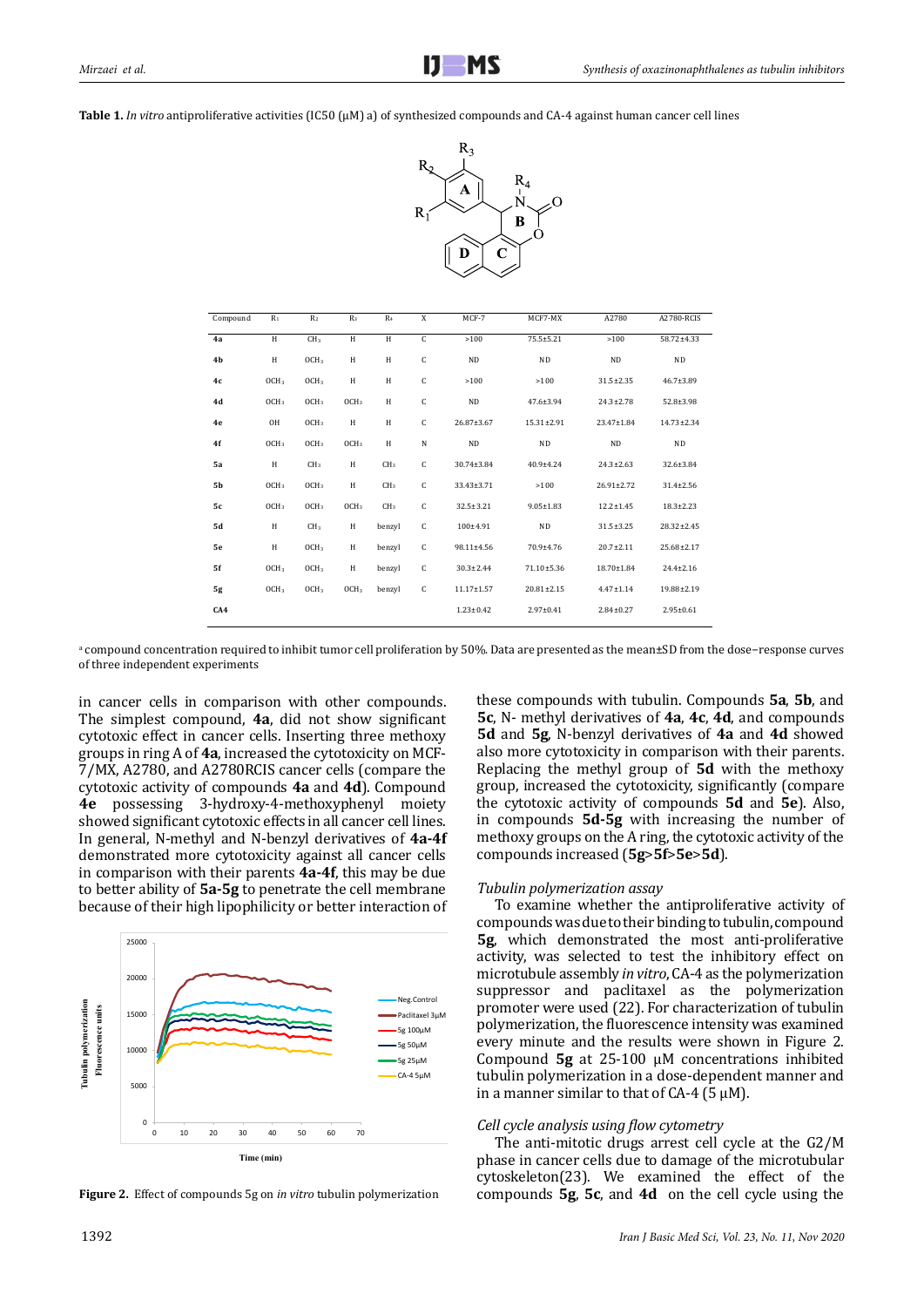



**Figure 3.** Flow cytometry analysis of compound 5g (A), 4d (B), and 5c (C) in A2780 cells



**Figure 4.** (A) compound **5g** in colchicine binding site of tubulin. (B and C) Hydrogen and Hydrophobic interactions of **5g** with colchicine binding site of tubulin

propidium iodide staining method (24). A2780 cells were treated with increasing concentrations of compounds **5g**, **5c**, and **4d** for 48 hr. They were stained with propidium iodide and then analyzed by flow cytometry. A2780 cells treatment with compound **5g** at 5 and 10 µM, displayed enhancement in the G2/M population from 9% (control) to 11.34% and 25.65%, respectively in a dose-dependent manner (Figure 3).

**4d** caused G2/M arrest in a concentration-dependent

manner. Only 9% of the A2780S cells were arrested in G2/M phase in the control group after 48 hr treatment, the percentage of G2/M phase increased to 20.35% and 28.08% when cells were exposed to 20  $\mu$ M and 40  $\mu$ M of **4d**. Similarly, the cell accumulation percentage at the G2/M phase increased from 9% (control) to 18.44% and 24.12 % with a concentration rising from 15 to 25  $\mu$ M of **5c**. The results suggest that **5g**, **4d**, and 5c induced cell cycle arrest in the G2/M phase in A2780S cells.

#### *Molecular modeling studies*

In order to investigate the binding mode of the target compounds in the catalytic site of the tubulin molecular docking studies were carried out on the synthesized oxazinonaphthalene-3-one analogs and co-crystallized ligand against the colchicine binding site of the tubulin crystal structure (PDB ID: 4O2B) using Auto Dock 4.2 (25).

DThe docking study showed that the top-ranked conformation of all the selected compounds was well accommodated inside the colchicine binding site of the tubulin. Compound **5g** has shown one hydrogen bond interaction between the carbonyl group with residues Lys 254β (Figure 4 B). In addition, compound **5g** is surrounded by hydrophobic residues like Met 259β, Ile 378β, Ala 180, Cys 241β, Leu 242β, Lys 352β, Thr 353β, and Leu 248β. These hydrogen bonds and hydrophobic interactions can describe tubulin inhibitory effects of this compound.

#### **Discussion**

In the current study, a new series of oxazinonaphthalene-3-one analogs were synthesized and evaluated for their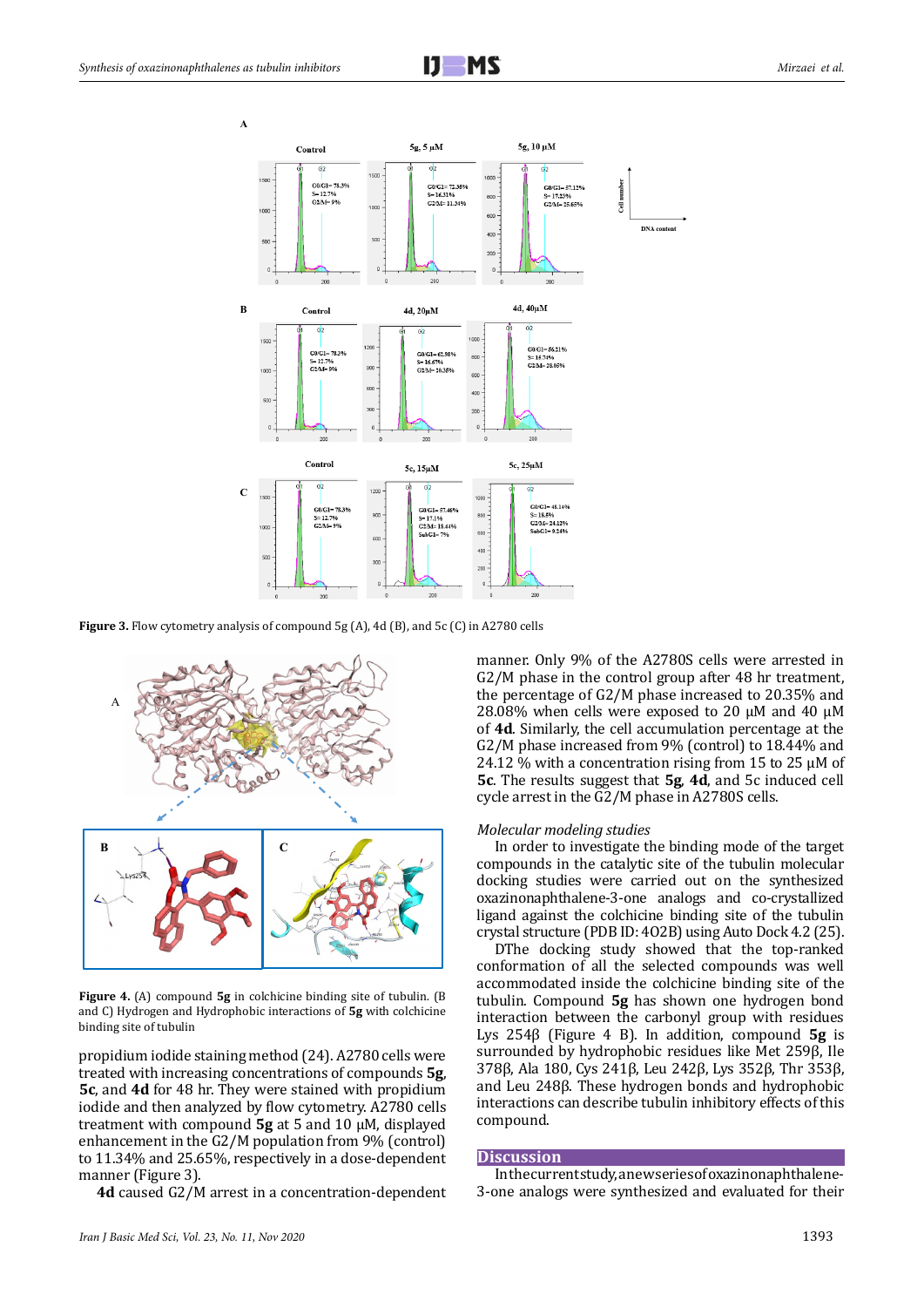*in vitro* antiproliferative activities by MTT assay against four human cancer cell lines including MCF-7, MCF-7/MX, A-2780, and A-2780/RCIS. In general, **5a-5g**, N-methyl and N-benzyl derivative of **4a-4f** demonstrated more cytotoxicity against all cancer cells in comparison with their parent **4a-4f**, this may be due to the better ability of **5a-5g** to penetrate the cell membrane because of their high lipophilicity or better interaction of these compounds with tubulin. Among them, **4d**, **5c**, and **5g** possessing trimethoxy groups in the A ring showed significant cytotoxic activity with  $IC_{50}$  values ranging from 4.4-52.8 μM stronger than the other compounds. The cell cycle analysis indicated that **4d**, **5c**, and **5g** disrupted the microtubule network and arrested cells in the G2/M phase of the cell cycle in the A2780 cancer cell line.

## **Conclusion**

Among the synthesized compounds, **5g** possessing trimethoxy groups and N-benzyl group were found to be the most potent cytotoxic agents against four human cancer cell lines with an  $IC_{50}$  value of 4.47–20.81 µM. Also, compound **5g** inhibited tubulin polymerization in a dosedependent manner and arrested cells in the G2/M phase of the cell cycle in the A2780 cancer cell line. Finally, molecular docking studies of **5g** into the colchicinebinding site of tubulin represented the possible interaction of this compound in the active site of tubulin. These results suggested that oxazinonaphthalene-3 one derivatives could be promising lead compounds for further development of anticancer agents through inhibition of tubulin.

## **Acknowledgment**

We are grateful to the Research Deputy of Mashhad University of Medical Sciences, Mashhad, Iran for financial support of this research as part of the thesis of Maqsudjon Qayumov.

## **Conflicts of Interest**

The authors declare no conflicts of interest.

## **References**

1. Chinigo GM, Paige M, Grindrod S, Hamel E, Dakshanamurthy S, Chruszcz M, *et al*. Asymmetric synthesis of 2, 3-dihydro-2-arylquinazolin-4-ones: methodology and application to a potent fluorescent tubulin inhibitor with anticancer activity. J Med Chem 2008; 51:4620-4631.

2. Hamel E. Antimitotic natural products and their interactions with tubulin. Med Res Rev 1996; 16:207-231.

3. Honore S, Pasquier E, Braguer D. Understanding microtubule dynamics for improved cancer therapy. Cell Mol Life Sci 2005; 62:3039-3056.

4. Mirzaei S, Hadizadeh F, Eisvand F, Mosaffa F, Ghasemi A, Ghodsi R. Design, synthesis and biological evaluation of novel 5, 6, 7-trimethoxy-N-aryl-2-styrylquinolin-4-amines as potential anticancer agents and tubulin polymerization inhibitors. Bioorg Chem 2020; 98, 103711-103727.

5. Behbahani FS, Tabeshpour J, Mirzaei S, Golmakaniyoon S, Tayarani-Najaran Z, Ghasemi A, *et al*. Synthesis and biological evaluation of novel benzo[c]acridine-diones as potential anticancer agents and tubulin polymerization inhibitors. Arch Pharm 2019; 352: 1800307-1800318.

6. Mirzaei S, Hadizadeh F, Eisvand F, Mosaffa F, Ghodsi R. Synthesis, structure-activity relationship and molecular docking studies of novel quinoline-chalcone hybrids as potential anticancer agents and tubulin inhibitors. J Mol Struct 2020; 1202, 127310-127322.

7. Karimikia E, Behravan J, Zarghi A, Ghandadi M, Omid Malayeri S, Ghodsi R: Colchicine-like β-acetamidoketones as inhibitors of microtubule polymerization: Design, synthesis and biological evaluation of *in vitro* anticancer activity. Iran J Basic Med Sci 2019, 22:1138-1146.

8.Romagnoli R, Baraldi PG, Carrion MD, Cruz-Lopez O, Cara CL, Basso G, *et al*. 2-Arylamino-4-amino-5-aroylthiazoles. "One-pot" synthesis and biological evaluation of a new class of inhibitors of tubulin polymerization. J Med Chem 2009; 52:5551-5555.

9.Cushman M, Nagarathnam D, Gopal D, Chakraborti AK, Lin CM, Hamel E. Synthesis and evaluation of stilbene and dihydrostilbene derivatives as potential anticancer agents that inhibit tubulin polymerization. J Med Chem 1991; 34:2579- 2588.

10. Ohsumi K, Hatanaka T, Fujita K, Nakagawa R, Fukuda Y, Nihei Y, *et al*. Syntheses and antitumor activity of cis-restricted combretastatins: 5-membered heterocyclic analogues. Bioorg Med Chem Lett 1998; 8:3153-3158.

11. Pettit GR, Rhodes MR, Herald DL, Hamel E, Schmidt JM, Pettit RK. Antineoplastic agents. 445. Synthesis and evaluation of structural modifications of (Z)- and (E)-combretastatin A-41. J Med Chem 2005; 48:4087-4099.

12. Hsieh HP, Liou JP, Mahindroo N. Pharmaceutical design of antimitotic agents based on combretastatins. Curr Pharm Des 2005; 11:1655-1677.

13. Nam NH. Combretastatin A-4 analogues as antimitotic antitumor agents. Curr Med Chem 2003; 10:1697-1722.

14. Tron GC, Pirali T, Sorba G, Pagliai F, Busacca S, Genazzani AA. Medicinal chemistry of combretastatin A4: present and future directions. J Med Chem 2006; 49:3033-3044.

15. Pinney KG, Jelinek C, Edvardsen K, Chaplin DJ, Pettit GR. The discovery and development of combretastatins in anticancer agents from natural products; Gordon M. Cragg, David G. I. Kingston, David J. Newman (Eds). Taylor & francis group boca raton florida 2005:23-46.

16. Lopus M, Oroudjev E, Wilson L, Wilhelm S, Widdison W, Chari R, *et al*. Maytansine and cellular metabolites of antibodymaytansinoid conjugates strongly suppress microtubule dynamics by binding to microtubules. Mol Cancer Ther 2010; 9:2689-2699.

17. Ghodsi R, Azizi E, Grazia Ferlin M, Pezzi V, Zarghi A. Design, synthesis and biological evaluation of 4-(imidazolylmethyl)- 2-aryl-quinoline derivatives as aromatase inhibitors and antibreast cancer agents. Lett Drug Des Discov 2016; 13:89-97.

18. Jafari F, Baghayi H, Lavaee P, Hadizadeh F, Soltani F, Moallemzadeh H, *et al*. Design, synthesis and biological evaluation of novel benzo-and tetrahydrobenzo-[h] quinoline derivatives as potential DNA-intercalating antitumor agents. Eur J Med Chem 2019; 164:292-303.

19. Malayeri SO, Abnous K, Arab A, Akaberi M, Mehri S, Zarghi A, *et al*. Design, synthesis and biological evaluation of 7-(aryl)- 2, 3-dihydro-[1, 4] dioxino [2, 3-g] quinoline derivatives as potential Hsp90 inhibitors and anticancer agents. Bioorg Med Chem 2017; 25:1294-1302.

20.Nakagawa-Goto K, Taniguchi Y, Watanabe Y, Oda A, Ohkoshi E, Hamel E, *et al*. Triethylated chromones with substituted naphthalenes as tubulin inhibitors. Bioorg Med Chem 2016; 24:6048-6057.

21. Pang Y, Yan J, An B, Huang L, Li X. The synthesis and evaluation of new butadiene derivatives as tubulin polymerization inhibitors. Bioorg Med Chem 2017; 25:3059-3067.

22. Xu S, An B, Li Y, Luo X, Li X, Jia X. Synthesis and evaluation of new 2-chloro-4-aminopyrimidine and 2, 6-dimethyl-4